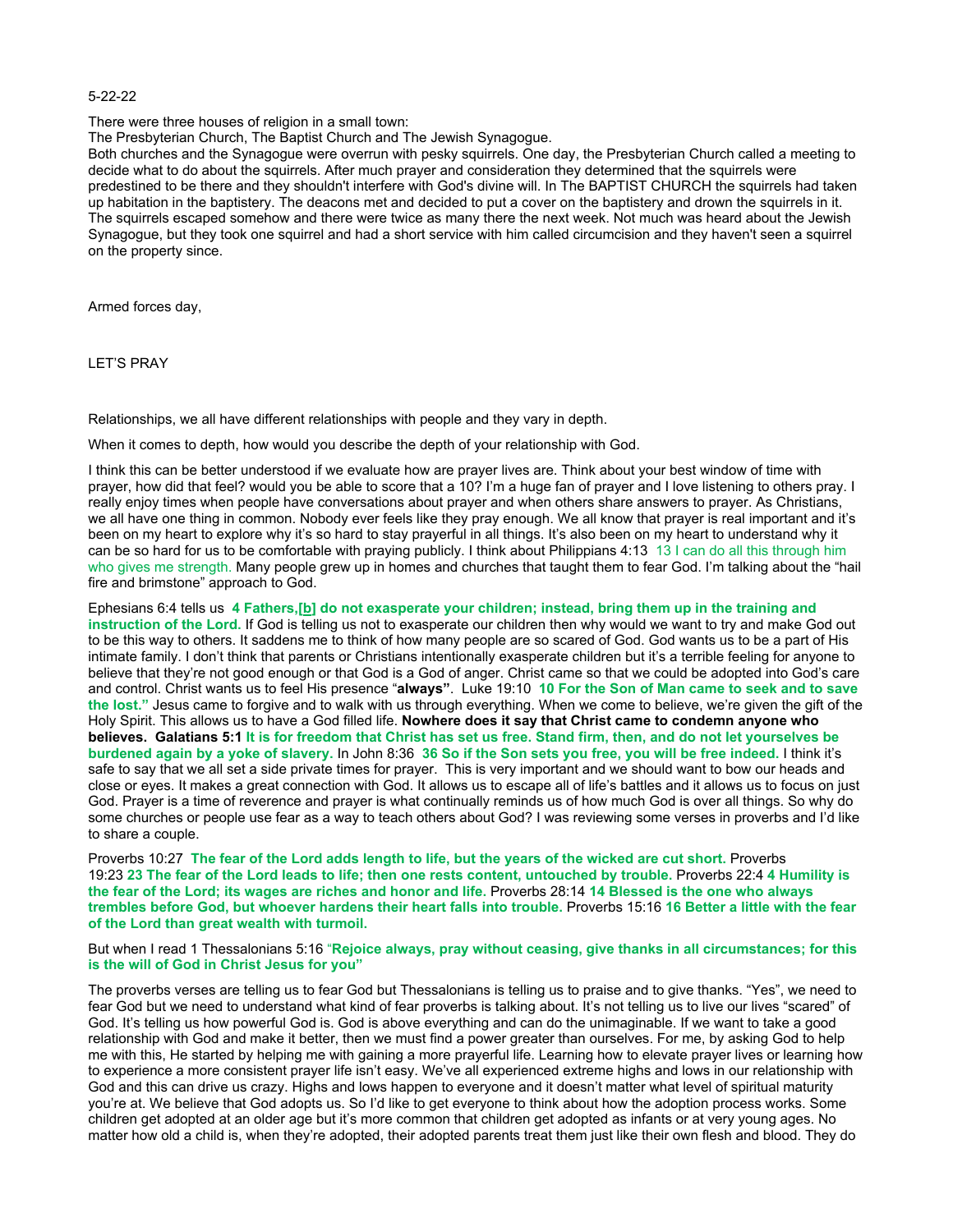everything to care for them. When they get sick or if they fall and get hurt, the parents heart hurts and they use love and touch for giving comfort. If that child is being bullied or made fun of, the parents feel it internally. It's like it was being done to them and they quickly come to their defense. Adopted parents include all other family members in the child's life. When it comes to family functions, the child is welcomed and is considered a part of the family. Parents are committed to raising that child in Christ. Simply put, an adopted child is family.

For the child, when a child is adopted as an infant, they don't know anything different. They connect and feel just like a natural born child. Growing up, they have a bond with their adopted parents and that allows them to freely be themselves. When they get in trouble or they brake things in the house, they get yelled at or disciplined. If they want to play sports, they get everything they need to do that. Maybe they want to learn a musical instrument or get into dance classes. Mom and dad teach them morals and help to develop their character.

The child grows up knowing them as "mom and dad". When the child learns about having a biological parent, most adopted parents have a fear because the child now has to make a choice.

Will the child want to keep them as mom and dad. They've bonded and raised this child just like they were their own flesh and blood but now they have to wait and see what the child is going to do. In most cases, because of the bond and because of love, an adopted child chooses to keep them as mom and dad. They have a forever family and they've had the freedom to seek comfort and to talk to them about anything.

I'd like to shift gears a little and talk about Foster children. A foster child is usually older and foster parents are in a different position than an adopted parent. Foster parents truly desires to have a positive impact on them but, they know that it's a temporal relationship. Like adopted parents, they prepare their home for them and most foster parents start off wanting to do anything for them. A foster parent has been counseled and has accepted the fact that a foster child could have some major walls. Most foster children have been hurt real bad by adults. Foster parents are willing to love them in a way that gives the child hope but that can be challenged.

It takes a lot of hard work to connect with the child. Because the foster parent knows it's only temporary, they are limited in what they can offer and need to guard their hearts from falling in love with them. Protection and emotional support are given but, tremendous caution is used for discipline. Foster children see life different. They may have major walls up and don't know how to trust any adult. Adults are the ones that have exasperated them. They've experienced some really hurtful things. What is confusing to them is, even though their biological parents haven't been very good parents, they still have an internal love for them and want to go back home. They want to be loved and they do want to know how it feels to be in a healthy family but, they may have taught themselves to not trust anyone. The lack of trust is associated with too much pain. Both adopted and foster children have one thing in common. God is in their hearts and God desires to adopt both.

The reason I'm saying all this is because our relationship with Christ usually starts when we're in a foster child's mindset or environment. We've had life kick us in the teeth and we've established our walls. We come to God and we allow God to adopt us but do we really get it.

There isn't one person in this world, who can find Christ without receiving God's adoption.

When we read 1 timothy 2:4 - 5 we read that He **4** wants all people to be saved and to come to a knowledge of the truth. **5** For there is one God and one mediator between God and mankind, the man Christ Jesus, God desires that all shall be saved.

My reason for getting our thoughts centered around an adopted child or a foster child is to make prayer so personal that we knock every barrier down. Do we treat our prayer life with God the way a healthy adopted child would? Do we treat it how a foster child would treat a foster parent? We've been talking a lot about prayer and my prayer is to help add strength to all of our prayer lives. Anyone who knows God, naturally wants to be closer to Him. I do want to believe that we all would like to have a better prayer life. God is the best Father that anyone could have. Feeling adopted vs. feeling like a foster child makes a difference in whether we trust God enough to trust that we can pray in all things. One of the hardest parts of becoming a child of God is to accept God's unfailing adoption. We can completely trust Him as the best parent anyone could ever have. We can tell God anything. We can count on Him to feel every hurt and we can trust Him to give us every need.

## 1 Thessalonians 5 is hard

**16 Rejoice always, 17 pray continually, 18 give thanks in all circumstances; for this is God's will for you in Christ Jesus. 19 Do not quench the Spirit. 20 Do not treat prophecies with contempt 21 but test them all; hold on to what is good,22 reject every kind of evil. 23 May God himself, the God of peace, sanctify you through and through. May your whole spirit, soul and body be kept blameless at the coming of our Lord Jesus Christ. 24 The one who calls you is faithful, and he will do it. 25 Brothers and sisters, pray for us. 26 Greet all God's people with a holy kiss. 27 I charge you before the Lord to have this letter read to all the brothers and sisters. 28 The grace of our Lord Jesus Christ be with you.**

Walking with God instead of keeping Him at a distance is what Christ came for.

Matthew 11:28 **28** "**Come to me, all you who are weary and burdened, and I will give you rest. 29 Take my yoke upon you and learn from me, for I am gentle and humble in heart, and you will find rest for your souls. 30 For my yoke is easy and my burden is light."**